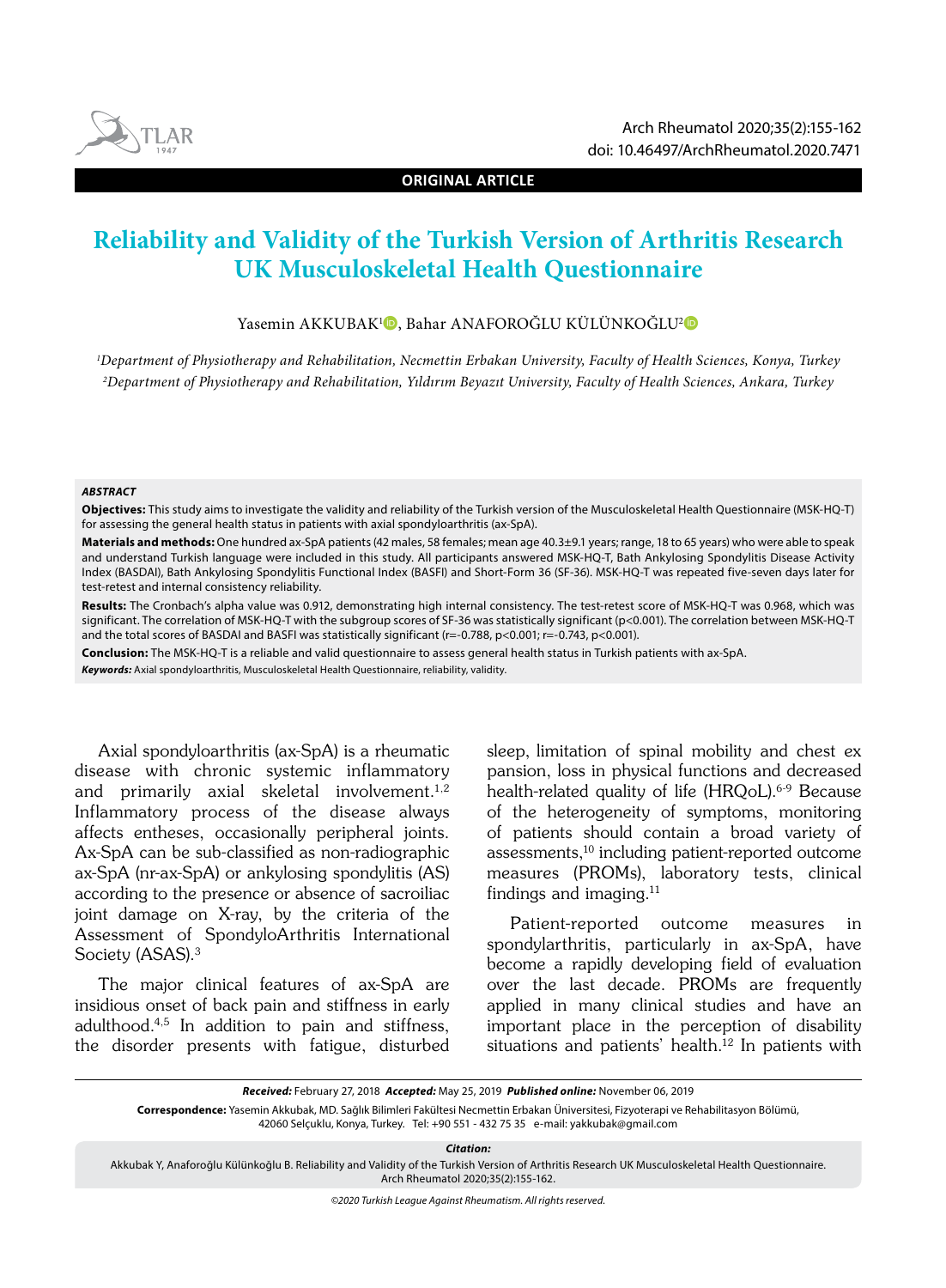ax-SpA, Bath Ankylosing Spondylitis Functional Index (BASFI) and Bath Ankylosing Spondylitis Disease Activity Index (BASDAI) are often used to measure physical function and disease activity, respectively.11 In addition, HRQoL is often assessed by using the well-known Short Form 36 (SF-36).6 Although ax-SpA may present with a variety of musculoskeletal (MSK) findings in more than one region in the body, a specific clinical tool that provides a holistic view is lacking.

The Arthritis Research UK Musculoskeletal Health Questionnaire (MSK-HQ) was published in 2016 by Hill et al. $13$  and constructed in English. It was developed as a MSK outcome measurement tool for patients with different MSK conditions. To our knowledge, there is no cross-cultural adaptation of MSK-HQ in other languages. In this study, we aimed to investigate the validity and reliability of the Turkish version of the Musculoskeletal Health Questionnaire (MSK-HQ-T) for assessing the general health status in patients with ax-SpA.

## MATERIALS AND METHODS

Prior to the study, permission was obtained from The Oxford University Innovation Ltd. who developed the original questionnaire. This study was conducted at Ankara Yıldırım Beyazıt University Hospital, Department of Physical Therapy and Rehabilitation, between November 2017 and January 2019. The study protocol was approved by the Ankara Yıldırım Beyazıt University Hospital Ethics Committee (September 2017, No: 635/08). A written informed consent was obtained from each patient. The study was conducted in accordance with the principles of the Declaration of Helsinki.

The five-stages of translation-back translation method described by Beaton et al.<sup>14</sup> was used in the process of the cultural adaptation and translation of the MSK-HQ-T. In the first stage, the questionnaire was translated into Turkish by two native Turkish speakers (a physiotherapist and an English linguist) who speak English very well. They performed the translation process independently of each other. At the second stage, these translations were transformed into one single translation. Two official translators who were unaware of the original version and who speak Turkish very well translated back the MSK-HQ-T into English, in the third stage. The consistency between the translated English version of the questionnaire and the original version was assessed by a team consisting of a physiotherapist, an English linguist, two certified translators and a methodologist at the harmonization stage. The questionnaire was analyzed by the Turkish linguist for any differences in meaning, possible ambiguities and mismatches. The questionnaire's translation was completed. After that, the clarity form was applied to 15 patients and 15 healthy participants in order to determine the level of comprehension for each item. All items of the final version of the questionnaire were comprehensible by healthy and patient participants. The Appendix represents the final version of the MSK-HQ-T.

The study included 105 patients who were diagnosed with ax-SpA by rheumatologists according to the ASAS criteria.3 Five patients who could not complete the questionnaire were excluded (Figure 1). Patients who were unable to speak or understand Turkish, those aged under 18 or over 65 years, those with cognitive impairment, and those who had both ax-SpA and fibromyalgia were excluded. Thus, 100 patients (42 males, 58 females; mean age  $40.3\pm9.1$  years; range, 18 to 65 years) answered MSK-HQ-T, Turkish version of BASDAI (BASDAI-T), Turkish version of BASFI (BASFI-T) and Turkish version of SF-36 (SF-36-T). For test-retest reliability, MSK-HQ-T was performed again five-seven days later. Patients answered all questionnaires in the same order and continued to use their general medications between the measurements.

The MSK-HQ was developed in 2016 to create a single MSK questionnaire measure for patients with different MSK diseases.<sup>13</sup> The MSK-HQ is composed of 14 items which evaluate the holistic impact of different MSK diseases on a person's health over the last two weeks, regardless of the location of their MSK pain. These items consist of the severity of stiffness/pain (during the day and night), physical function (washing/dressing and walking), level of physical activity, symptom interference (with daily routine, work and social activities), needing help, trouble with sleeping, low energy/fatigue level, emotional well-being (mood and anxiety), understanding of treatment and diagnosis, confidence to self-management, independence and general impact of symptoms.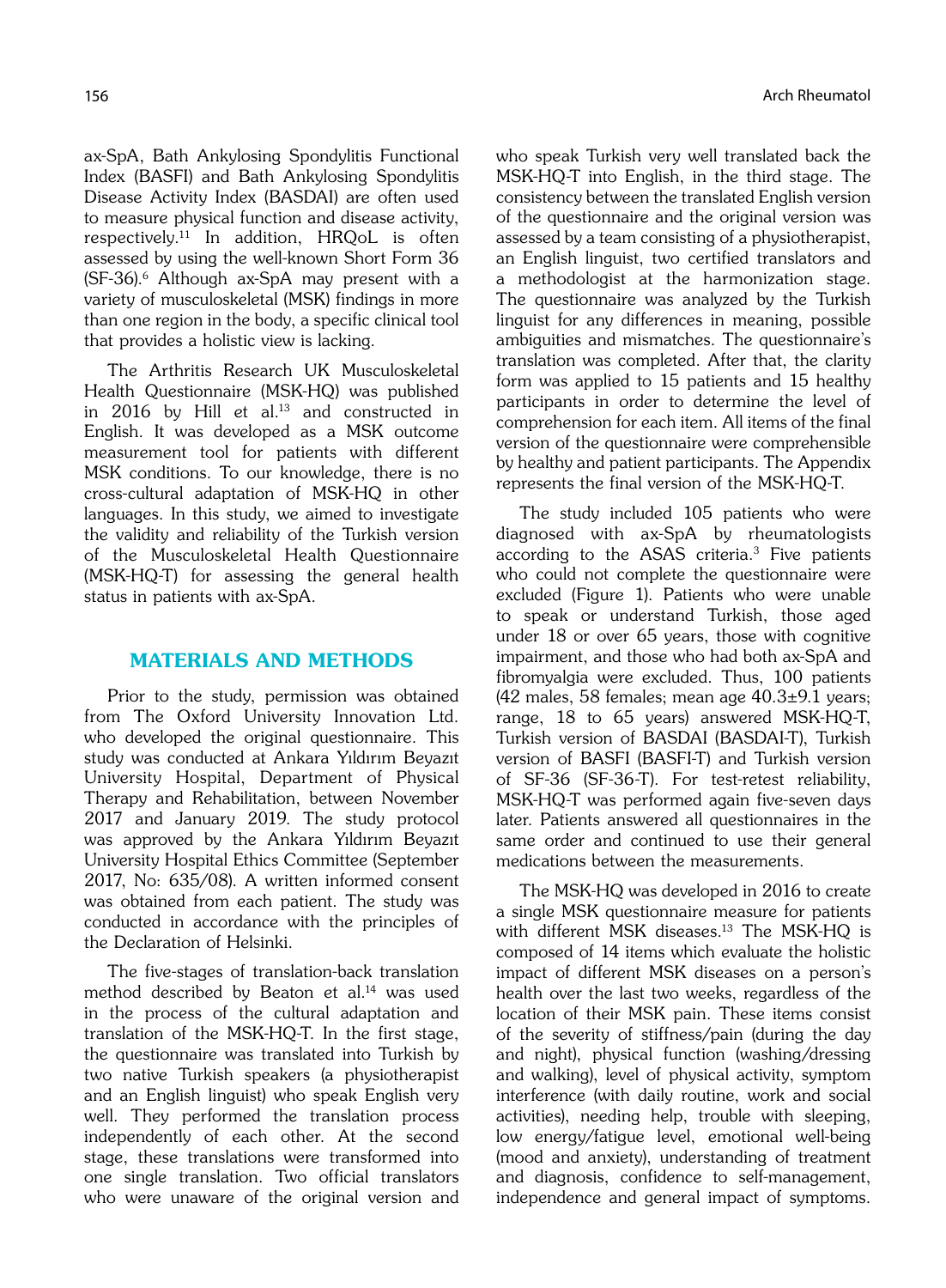All 14 items have five responses, coded from 'not at all'=4 to 'extremely'=0, except for items 12 and 13. Total MSK-HQ scores range from 0 to 56, and higher scores indicate better MSK health conditions. A  $15<sup>th</sup>$  item, which assesses physical activity in the past week, is not included in the total score and was therefore not considered in the current analysis.

The BASDAI was used to evaluate disease activity (range, 0-10, with higher values indicating more active disease).15 The BASDAI, composing of six items, includes patient-perceived levels of peripheral joint pain and swelling, back pain, localized tenderness, fatigue, and the severity and duration of morning stiffness. The reliability and validity of Turkish version of the BASDAI have been reported.<sup>16</sup>

The BASFI was used to evaluate physical function (range, 0-10, with higher values indicating worse function).<sup>17</sup> The BASFI consists of 10 items; two items related to patients' coping skills with daily life and eight items related to activities of the functional anatomy (reaching, bending, standing, changing position, climbing steps and turning). The validity and reliability of Turkish version were previously confirmed.18

The HRQoL was assessed using the SF-36 of which the validity and reliability for the Turkish version have been performed.19 It contains eight subscales including bodily pain, vitality, physical and social function, physical and emotional role, general and mental health. The SF-36 subscales were calculated according to specific scoring systems and each subscales was scored from 0 to 100, with 100 expressing the best health condition.20

## Statistical analysis

The statistical analysis of the collected data was performed using IBM SPSS version 21.0 software (IBM Corp., Armonk, NY, USA). Distributions of continuous variables were evaluated using the Shapiro-Wilk test. The data were summarized with mean±standard deviation, median (minimummaximum), or count (%). Statistical significance level was accepted as p≤0.05. Convergent validity of the MSK-HQ-T was performed by defining its relationship with the BASDAI-T, BASFI-T and SF-36 scores. Pearson's correlation coefficient was calculated to assess the relationship between the BASDAI-T, BASFI-T and MSK-HQ-T. Spearman's correlation analysis was performed to determine the relationship between the SF-36 and the MSK-HQ-T. The Pearson's/Spearman's correlation values in the range of 0.81-1.00, 0.61-0.80, 0.41-0.60, 0.21-0.40, and 0-0.20 were considered excellent, very good, good, fair, and poor, respectively. The internal consistency of the multi-item subscales was evaluated by



Figure 1. Flowchart of study.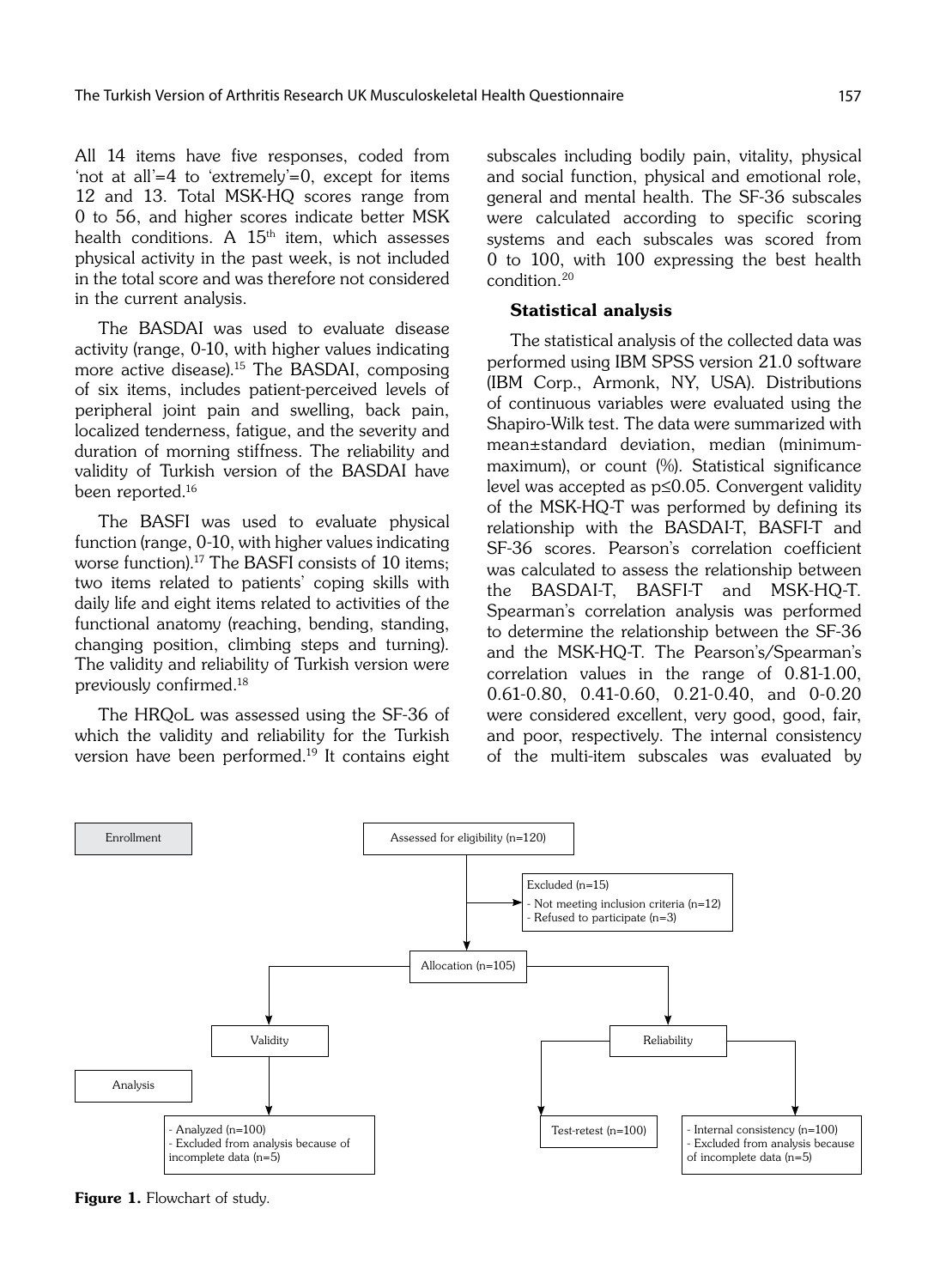|                               | n            | $\%$         | Mean±SD        | Median | Min-Max     |
|-------------------------------|--------------|--------------|----------------|--------|-------------|
| Age (year)                    |              |              | $40.3 + 9.1$   |        |             |
| <b>Sex</b>                    |              |              |                |        |             |
| Male<br>Female                | 42<br>58     | 42<br>58     |                |        |             |
| Ax-SpA                        |              |              |                |        |             |
| <b>AS</b>                     | 64           | 64           |                |        |             |
| nr-ax-SpA                     | 36           | 36           |                |        |             |
| Employment status<br>Employed | 64           | 64           |                |        |             |
| Not employed (housewife)      | 27           | 27           |                |        |             |
| Student                       | 8            | $\,8\,$      |                |        |             |
| Retired                       | $\mathbf{1}$ | $\mathbf{1}$ |                |        |             |
| Education<br>Primary school   | 18           | 18           |                |        |             |
| High school                   | 37           | 37           |                |        |             |
| University                    | 45           | 45           |                |        |             |
| Disease duration              |              |              |                | 5      | $1-20$      |
| BMI $(kq/m^2)$                |              |              |                | 26.44  | 17.63-41.04 |
| MSK-HQ-T total (0-56)         |              |              | $30.4 \pm 8.9$ |        |             |
| <b>BASFI-T (0-10)</b>         |              |              | $3.4 \pm 1.6$  |        |             |
| <b>BASDAI-T (0-10)</b>        |              |              | $4.8 \pm 1.9$  |        |             |
| SF-36-T Pain (0-100)          |              |              |                | 35     | $0 - 100$   |
| SF-36-T SF (0-100)            |              |              |                | 50     | 12.50-100   |
| SF-36-T PR (0-100)            |              |              |                | 25     | $0 - 100$   |
| SF-36-T GH (0-100)            |              |              |                | 40     | $0 - 90$    |
| SF-36-T PF (0-100             |              |              |                | 65     | 30-95       |
| SF-36-T Vitality (0-100)      |              |              |                | 47.5   | 5-100       |
| SF-36-T ER (0-100)            |              |              |                | 33.33  | $0 - 100$   |
| SF-36-T MH (0-100)            |              |              |                | 60     | 20-96       |

BASDAI-T: Turkish version of Bath Ankylosing Spondylitis Disease Activity Index; SF-36-T: Turkish version of Short Form 36; SF: Social function; PR: Physical role; GH: General health; PF: Physical function; ER: Emotional role; MH: Mental health.

| Table 2. Correlations (Pearson's correlation<br>coefficient) between MSK-HQ-T total score and<br>BASFI-T and BASDAI-T scores                                                                                                           |          |         |  |  |  |
|----------------------------------------------------------------------------------------------------------------------------------------------------------------------------------------------------------------------------------------|----------|---------|--|--|--|
|                                                                                                                                                                                                                                        |          | p       |  |  |  |
| MSK-HQ-T total                                                                                                                                                                                                                         |          |         |  |  |  |
| <b>BASFI-T</b>                                                                                                                                                                                                                         | $-0.743$ | <0.001  |  |  |  |
| <b>BASDAI-T</b>                                                                                                                                                                                                                        | $-0.788$ | < 0.001 |  |  |  |
| MSK-HQ-T: Turkish version of Musculoskeletal Health Questionnaire;<br>BASFI-T: Turkish version of Bath Ankylosing Spondylitis Functional<br>Index; BASDAI-T: Turkish version of Bath Ankylosing Spondylitis<br>Disease Activity Index. |          |         |  |  |  |

Cronbach's alpha. A Cronbach's alpha value ranging from 0.70 to 0.95 was considered to be adequate.<sup>21</sup> Reproducibility was assessed through test-retest reliability using Spearman's rank correlation coefficient.

# RESULTS

The demographic features and disease properties of patients were presented in Table 1.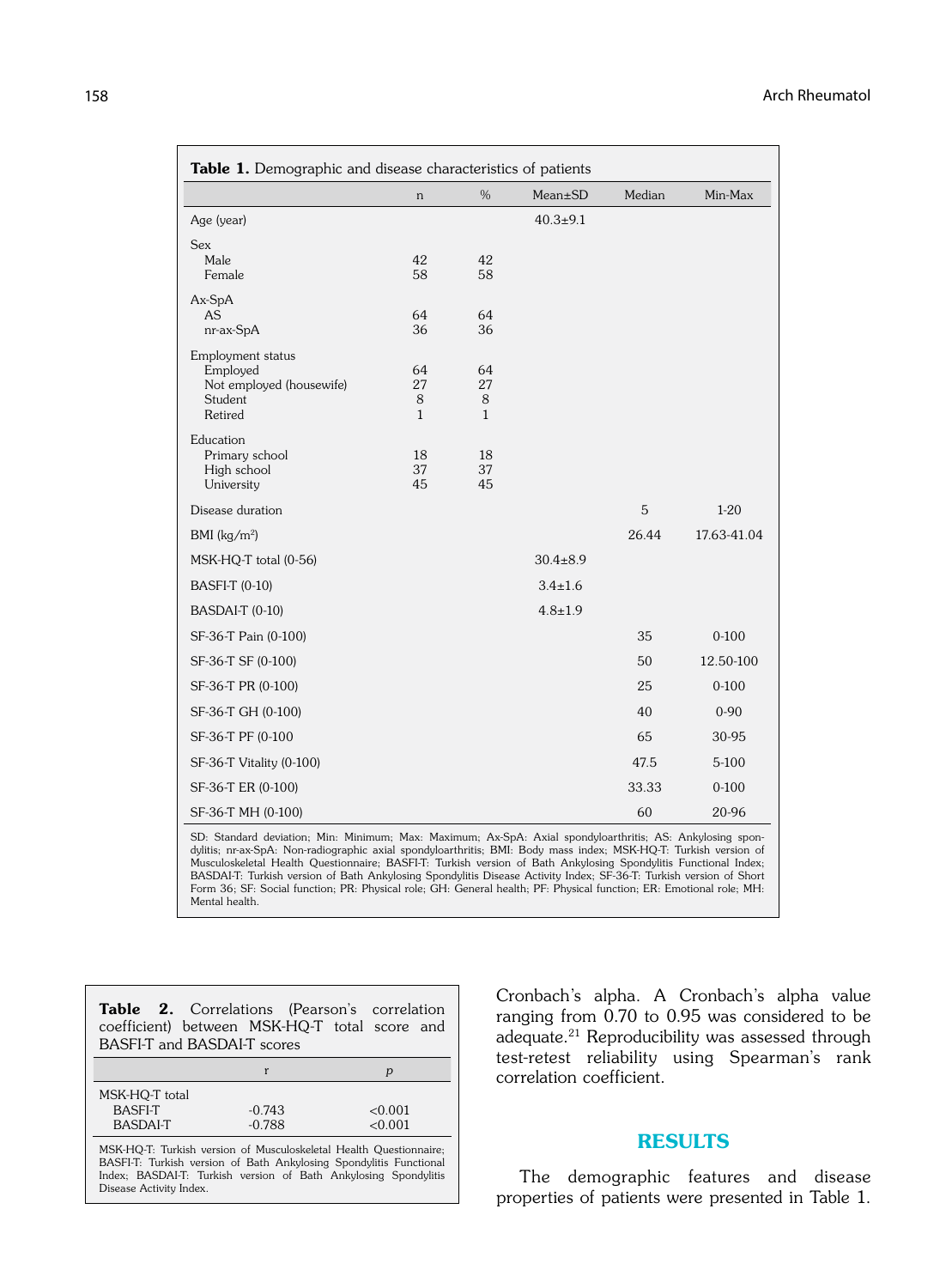| Table 3. Correlations (Spearman's correlation<br>coefficient) between MSK-HQ-T total score and SF-36<br>scores |       |                |  |  |  |
|----------------------------------------------------------------------------------------------------------------|-------|----------------|--|--|--|
|                                                                                                                |       | MSK-HQ-T total |  |  |  |
|                                                                                                                | rs    | р              |  |  |  |
| Pain                                                                                                           | 0.743 | < 0.001        |  |  |  |
| Social function                                                                                                | 0.717 | < 0.001        |  |  |  |
| Physical role                                                                                                  | 0.591 | < 0.001        |  |  |  |
| General health                                                                                                 | 0.608 | < 0.001        |  |  |  |
| Physical function                                                                                              | 0.602 | < 0.001        |  |  |  |
| Vitality                                                                                                       | 0.581 | < 0.001        |  |  |  |
| Emotional role                                                                                                 | 0.520 | < 0.001        |  |  |  |
| Mental health                                                                                                  | 0.510 | ${<}0.001$     |  |  |  |
| MSK-HQ-T: Turkish version of Musculoskeletal Health Questionnaire;<br>SF-36: Short Form 36.                    |       |                |  |  |  |

The median duration of symptoms was five years (range, 1-20 years) and body mass index was  $26.66\pm4.60$  kg/m<sup>2</sup>. The correlations between MSK-HQ-T and BASDAI-T and BASFI-T were given in Table 2. MSK-HQ-T demonstrated negative and moderately strong correlations with BASDAI-T and BASFI-T (r=-0.788, p<0.001; r=-0.743, p<0.001, respectively). The correlations between MSK-HQ-T and SF-36 were presented in Table 3. MSK-HQ-T was positively and most strongly associated with bodily pain, social functioning, general health and physical functioning subscales ( $r=0.743$ ,  $r=0.717$ ,  $r=0.608$ and r=0.602, respectively; p<0.001). The weakest relationships were found between MSK-HQ-T and physical role, vitality, emotional role and mental health subscales ( $r=0.591$ ,  $r=0.581$ ,  $r=0.520$ , and  $r=0.510$ , respectively;  $p<0.001$ ). The Cronbach's alpha value was 0.912, demonstrating high internal consistency. The test-retest score of MSK-HQ-T was 0.968, which was significant.

## **DISCUSSION**

The present study has confirmed that MSK-HQ is compatible with the Turkish language and a reliable and valid PROM. MSK-HQ-T demonstrated high correlation with BASDAI-T, BASFI-T, and SF-36 subscales. Also, it had high internal consistency and test-retest reliability.

In the literature, there are several questionnaires for the assessment of conditions related to MSK diseases in clinical practice and research.<sup>22</sup> Previous researches have attempted to define patient-reported outcomes for different MSK diseases; however, they could not produce any list of outcome domains that can assess the general impact for all MSK diseases.23-25 The International Classification of Functioning, Disability and Health has been developing recommendations for the assessment of different diseases such as ax-SpA, low back pain, rheumatoid arthritis and osteoarthritis. These are the most common domains: pain severity and intensity, physical, social and work functioning, general quality of life and well-being, emotional functioning, understanding of diagnosis and treatment as well as patient satisfaction with treatment.<sup>26</sup> It can be seen that the domains in MSK-HQ are substantially compatible with all of the above recommendations.

Within ax-SpA, PROMs evaluating physical functioning, fatigue, pain, psychological well-being, and HRQoL have, in general, been developed separately and specifically (e.g. BASDAI, BASFI, SF-36).<sup>6,11</sup> However; a MSK health PROM that provides a holistic view across the spectrum of MSK conditions was lacking. The advantage of MSK-HQ over BASDAI and BASFI is that it can assess many MSK symptoms as a whole.

The MSK-HQ is a recently developed clinical tool evaluating MSK HRQoL for use by patients with different MSK conditions. The initial development of MSK-HQ included patients with osteoarthritis.<sup>13</sup> Secondly, the validity and reliability of MSK-HQ were examined in patients with inflammatory arthritis.<sup>27</sup> Due to ax-SpA's heterogeneity of symptoms and high prevalence, in the present study, we examined the validity and reliability of MSK-HQ in patients with ax-SpA.

The MSK-HQ-T had negative and significant correlation with BASDAI-T and BASFI-T scores while correlating positively and significantly with SF-36 subscales. According to the values, MSK-HQ-T can be used as a single outcome measure instead of using multiple questionnaires for patients with ax-SpA. In addition, MSK-HQ-T may provide great advantage in clinical and academic research in terms of time saving.

Cronbach's alpha value in initial development and inflammatory arthritis were found as 0.88 and 0.93, respectively.13,27 Cronbach's alpha value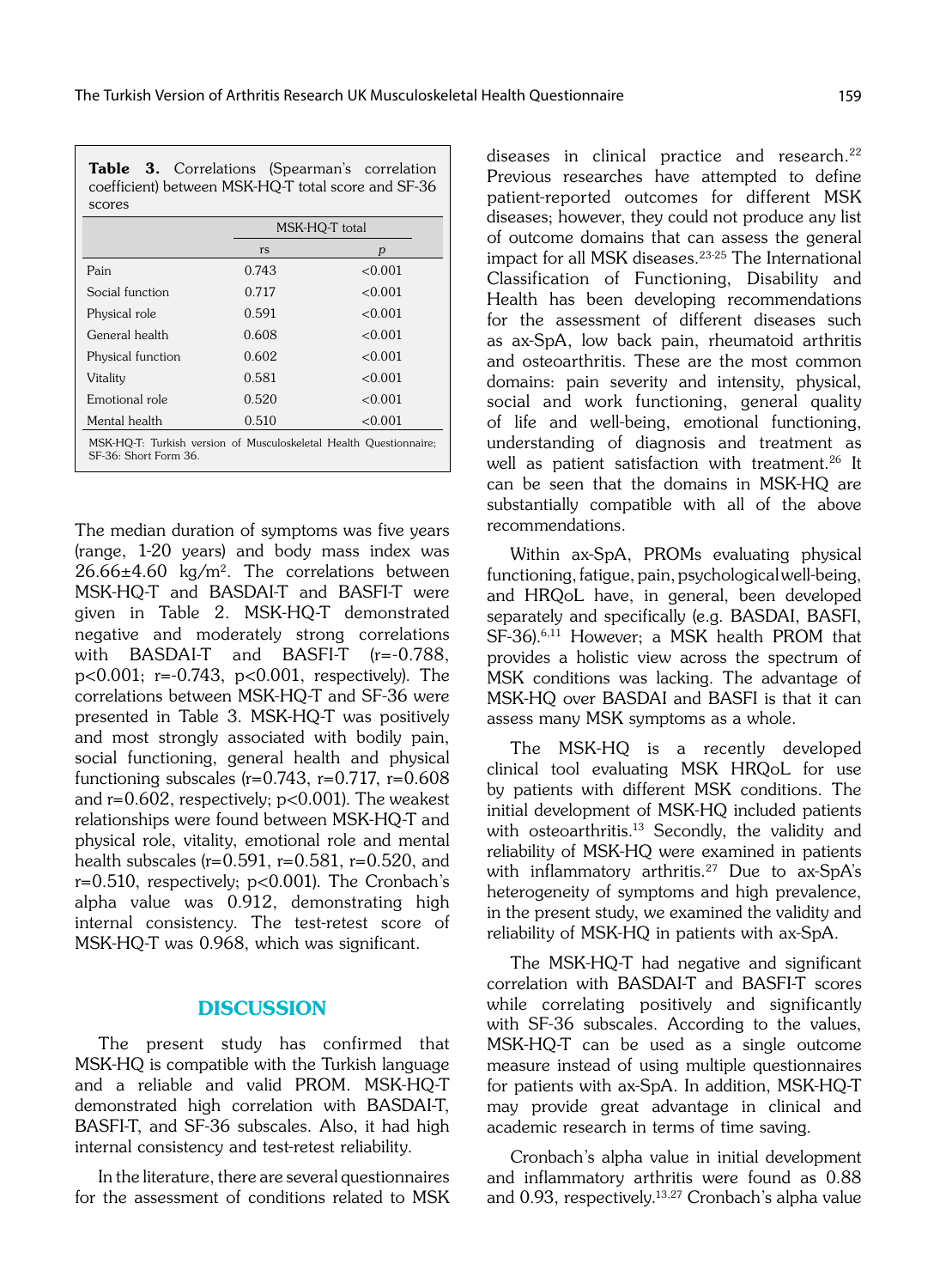of MSK-HQ-T was 0.91. Internal consistency value of MSK-HQ-T demonstrated similarity with initial development and inflammatory arthritis. This indicates the reliability and usability of MSK-HQ in different MSK conditions. Test-retest reliability demonstrated consistency between the two evaluations over time. MSK-HQ-T was performed again five-seven days after for test-retest reliability. Test-retest value of initial development and inflammatory arthritis were 0.92 and 0.73, respectively.13,27 Test-retest value was defined as 0.96 in MSK-HQ-T, demonstrating that MSK-HQ-T is a reliable questionnaire.

The MSK-HQ-T can be performed as a universal clinical tool that allows to compare different MSK disease burden. Clinicians and researchers may reduce their logistics burden using MSK-HQ-T as a single clinical tool rather than multiple PROMs. In this respect, we believe that MSK-HQ-T and its reliability and validity assessments will be useful and functional for Turkish researchers and clinicians.

There are some limitations of our study. Since there exists no other cross-cultural adaptation, reliability and validity study of any other version of MSK-HQ, data for comparison were not available. Moreover, MSK-HQ-T was only applied in patients with ax-SpA, requiring applications in different MSK conditions in future studies. Another limitation was the small sample size. In addition, responsiveness, which is another important psychometric consideration for clinical questionnaires, was not evaluated for MSK-HQ-T. Thus, responsiveness of MSK-HQ-T should be assessed in future studies.

In conclusion, MSK-HQ-T was determined to be a reliable and valid questionnaire for evaluating general health status in Turkish patients with ax-SpA.

## Declaration of conflicting interests

The authors declared no conflicts of interest with respect to the authorship and/or publication of this article.

## Funding

The authors received no financial support for the research and/or authorship of this article.

## REFERENCES

- 1. Braun J, Sieper J. Ankylosing spondylitis. Lancet 2007;369:1379-90.
- 2. Smolen JS, Braun J, Dougados M, Emery P, Fitzgerald O, Helliwell P, et al. Treating spondyloarthritis, including ankylosing spondylitis and psoriatic arthritis, to target: recommendations of an international task force. Ann Rheum Dis 2014;73:6-16.
- 3. Rudwaleit M, Landewé R, van der Heijde D, Listing J, Brandt J, Braun J, et al. The development of Assessment of SpondyloArthritis international Society classification criteria for axial spondyloarthritis (part I): classification of paper patients by expert opinion including uncertainty appraisal. Ann Rheum Dis 2009;68:770-6.
- 4. Sieper J, van der Heijde D, Landewé R, Brandt J, Burgos-Vagas R, Collantes-Estevez E, et al. New criteria for inflammatory back pain in patients with chronic back pain: a real patient exercise by experts from the Assessment of Spondylo Arthritis international Society (ASAS). Ann Rheum Dis 2009;68:784-8.
- 5. Dagfinrud H, Mengshoel AM, Hagen KB, Loge JH, Kvien TK. Health status of patients with ankylosing spondylitis: a comparison with the general population. Ann Rheum Dis 2004;63:1605-10.
- 6. Rohde G, Berg KH, PrøvenA, Haugeberg G. The relationship between demographic- and disease-related variables and health-related quality of life in patients with axial spondyloarthritis. BMC Musculoskelet Disord 2017;18:328.
- 7. Kiltz U, Baraliakos X, Karakostas P, Igelmann M, Kalthoff L, Klink C, et al. Do patients with nonradiographic axial spondylarthritis differ from patients with ankylosing spondylitis? Arthritis Care Res (Hoboken) 2012;64:1415-22.
- 8. Leverment S, Clarke E, Wadeley A, Sengupta R. Prevalence and factors associated with disturbed sleep in patients with ankylosing spondylitis and non-radiographic axial spondyloarthritis: a systematic review. Rheumatol Int 2017;37:257-71.
- 9. Boonen A, Sieper J, van der Heijde D, Dougados M, Bukowski JF, Valluri S, et al. The burden of nonradiographic axial spondyloarthritis. Semin Arthritis Rheum 2015;44:556-62.
- 10. van der Heijde D, Ramiro S, Landewé R, Baraliakos X, Van den Bosch F, Sepriano A, et al. 2016 update of the ASAS-EULAR management recommendations for axial spondyloarthritis. Ann Rheum Dis 2017;76:978-91.
- 11. Sieper J, Rudwaleit M, Baraliakos X, Brandt J, Braun J, Burgos-Vargas R, et al. The Assessment of SpondyloArthritis international Society (ASAS) handbook: a guide to assess spondyloarthritis. Ann Rheum Dis 2009;68(Suppl II):1-44.
- 12. Zochling J. Measures of symptoms and disease status in ankylosing spondylitis: Ankylosing Spondylitis Disease Activity Score (ASDAS), Ankylosing Spondylitis Quality of Life Scale (ASQoL), Bath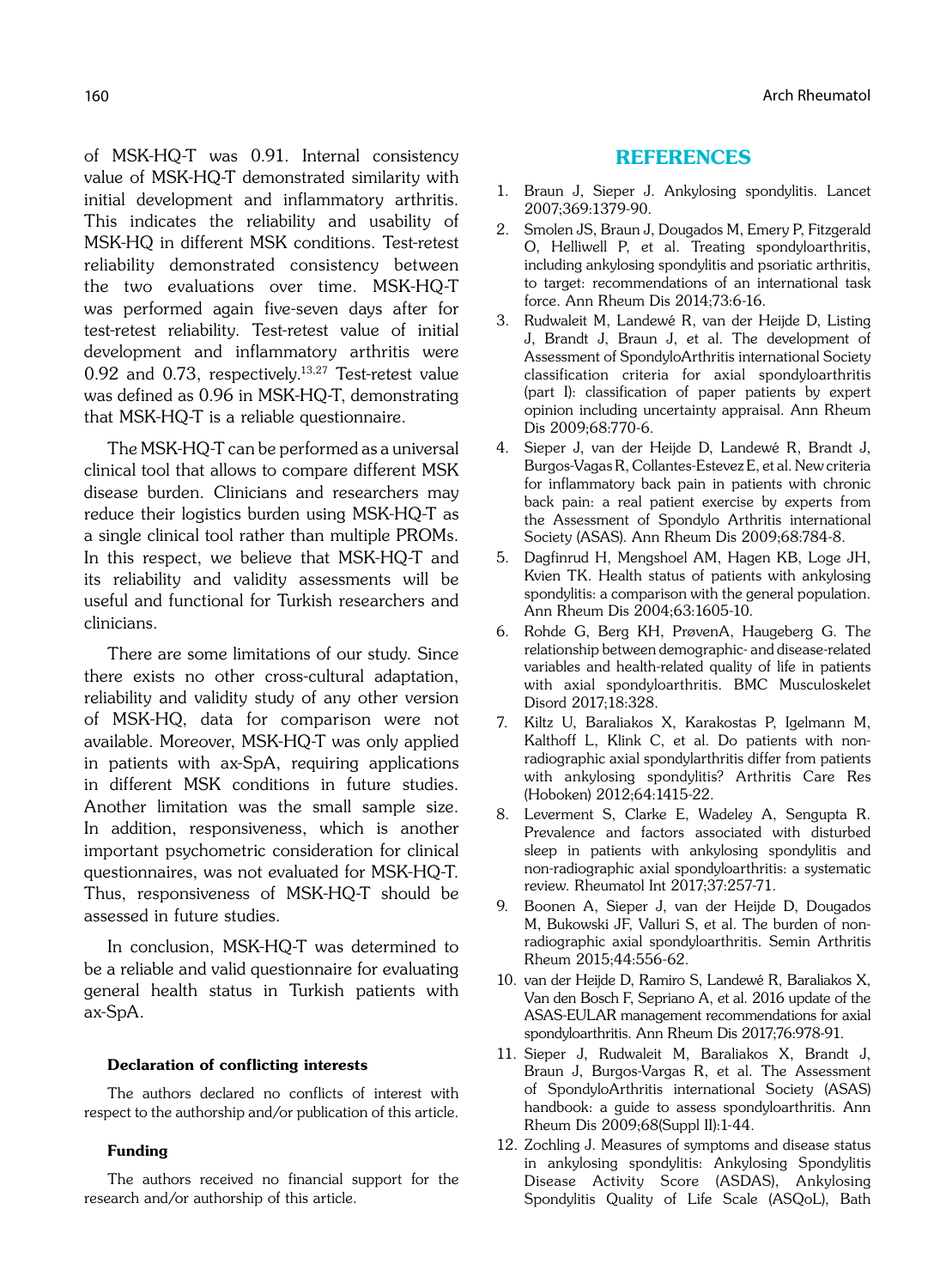Ankylosing Spondylitis Disease Activity Index (BASDAI), Bath Ankylosing Spondylitis Functional Index (BASFI), Bath Ankylosing Spondylitis Global Score (BAS-G), Bath Ankylosing Spondylitis Metrology Index (BASMI), Dougados Functional Index (DFI), and Health Assessment Questionnaire for the Spondylarthropathies (HAQ-S). Arthritis Care Res 2011;63:47-58.

- 13. Hill JC, Kang S, Benedetto E, Myers H, Blackburn S, Smith S, et al. Development and initial cohort validation of the Arthritis Research UK Musculoskeletal Health Questionnaire (MSK-HQ) for use across musculoskeletal care pathways. BMJ Open 2016;6:e012331.
- 14. Beaton DE, Bombardier C, Guillemin F, Ferraz MB. Guidelines for the process of cross-cultural adaptation of self-report measures. Spine (Phila Pa 1976) 2000;25:3186-91.
- 15. Garrett S, Jenkinson T, Kennedy LG, Whitelock H, Gaisford P, Calin A. A new approach to defining disease status in ankylosing spondylitis: the Bath Ankylosing Spondylitis Disease Activity Index. J Rheumatol 1994;21:2286-91.
- 16. Akkoc Y, Karatepe AG, Akar S, Kirazli Y, Akkoc N. A Turkish version of the Bath Ankylosing Spondylitis Disease Activity Index: reliability and validity. Rheumatol Int 2005;25:280-4.
- 17. Calin A, Garrett S, Whitelock H, Kennedy LG, O'Hea J, Mallorie P, et al. A new approach to defining functional ability in ankylosing spondylitis: the development of the Bath Ankylosing Spondylitis Functional Index. J Rheumatol 1994;21:2281-5.
- 18. Ozer HT, Sarpel T, Gulek B, Alparslan ZN, Erken E. The Turkish version of the Bath Ankylosing Spondylitis Functional Index: reliability and validity. Clin Rheumatol 2005;24:123-8.
- 19. Kocyigit H. Reliability and validity of the Turkish version of Short Form 36 (SF-36): a study in a group

of patients will rheumatic diseases. Turk J Drugs Ther 1999;12:102-6.

- 20. Brazier JE, Harper R, Jones NM, O'Cathain A, Thomas KJ, Usherwood T, et al.Validating the SF-36 health survey questionnaire: new outcome measure for primary care. BMJ 1992;305:160-4.
- 21. Streiner DL. Starting at the beginning: an introduction to coefficient alpha and internal consistency. J Pers Assess 2003;80:99-103.
- 22. Fennelly O, Blake C, Desmeules F, Stokes D, Cunningham C. Patient-reported outcome measures in advanced musculoskeletal physiotherapy practice: a systematic review. Musculoskeletal Care 2018;16:188-208.
- 23. Deyo RA, Battie M, Beurskens AJ, Bombardier C, Croft P, Koes B, et al. Outcome measures for low back pain research. A proposal for standardized use. Spine (Phila Pa 1976) 1998;23:2003-13.
- 24. Deyo RA, Katrina Ramsey, Buckley DI, Michaels L, Kobus A, Eckstrom E, et al. Performance of a Patient Reported Outcomes Measurement Information System (PROMIS) Short Form in Older Adults with Chronic Musculoskeletal Pain. Pain Med 2016;17:314-24.
- 25. Dougados M, Leclaire P, van der Heijde D, Bloch DA, Bellamy N, Altman RD. Response criteria for clinical trials on osteoarthritis of the knee and hip: a report of the Osteoarthritis Research Society International Standing Committee for Clinical Trials response criteria initiative. Osteoarthritis Cartilage 2000;8:395-403.
- 26. Population Council; ICF Macro. Lesotho 2009: results from the Demographic and Health Survey. Stud Fam Plann 2011;42:305-10.
- 27. Norton S, Ellis B, Santana Suárez B, Schwank S, Fitzpatrick R, Price A, et al. Validation of the Musculoskeletal Health Questionnaire in inflammatory arthritis: a psychometric evaluation. Rheumatology (Oxford) 2019;58:45-51.